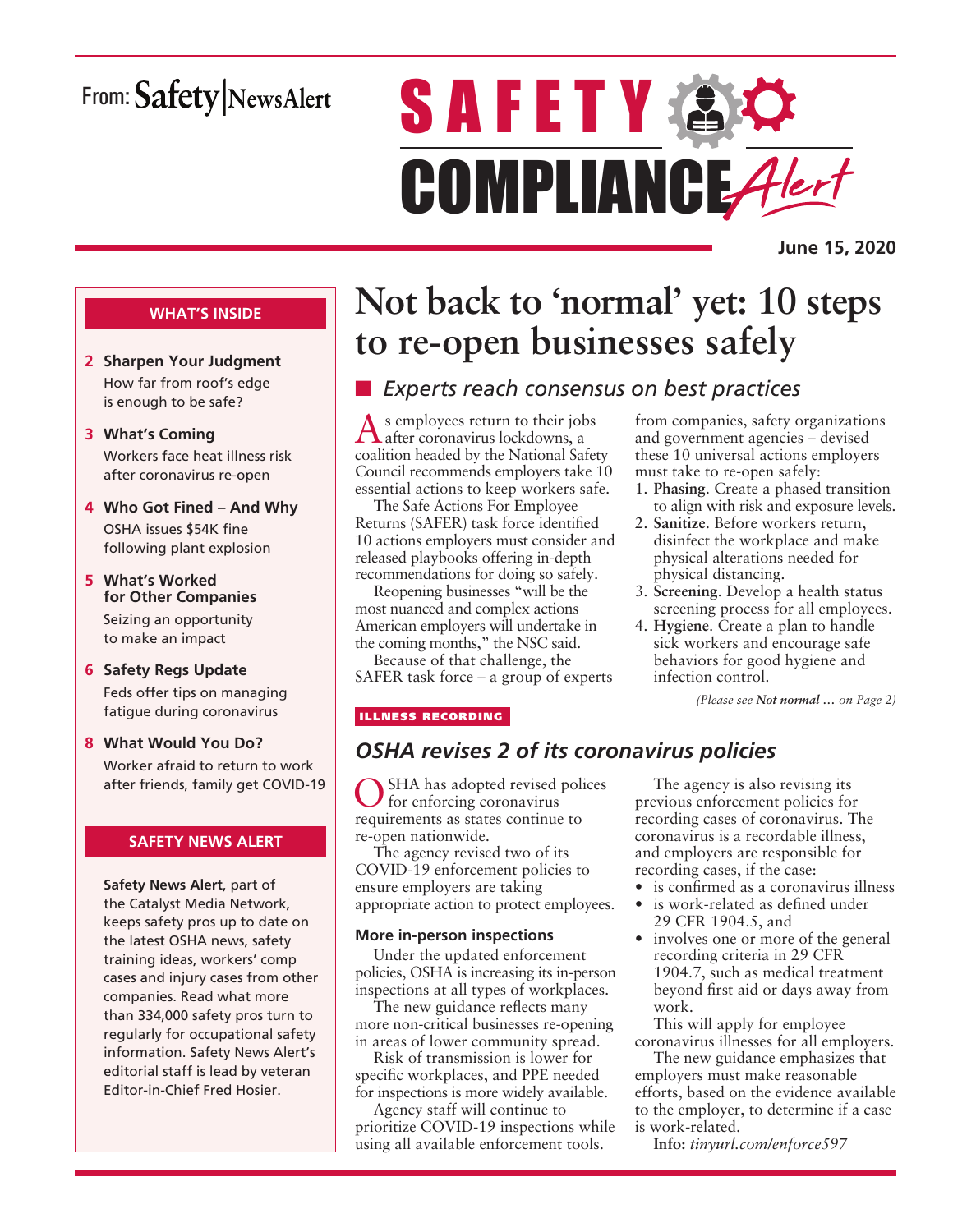#### OSHA GUIDANCE

# **Recommendations for nursing homes**

SHA has issued more alerts to keep workers in various industries safe during the coronavirus pandemic.

The agency issued a guide for employees working in nursing homes and long-term care facilities for staying safe from COVID-19.

Safety measures nursing home and long-term care employers can take to help protect workers include:

- Screening workers and residents regularly for coronavirus symptoms, and sending sick workers home
- Closely monitoring and taking extra precautions with employees and residents exposed to COVID-19
- Asking visitors to inform the facility if they develop a fever or coronavirus symptoms within 14 days of visiting
- Maintaining at least 6 feet between workers, residents and visitors
- Staggering breaks to avoid crowding in break rooms



**EDITOR-IN-CHIEF: FRED HOSIER** FHOSIER@PBP.COM

EDITOR: MERRIELL MOYER MANAGING EDITOR: RICH HENSON PRODUCTION EDITOR: AMY JACOBY EDITORIAL DIRECTOR: CURT BROWN

*Safety Compliance Alert* (ISSN 1077-9787), June 15, 2020, Vol. 26 No. 597, is published semimonthly except once in December (23 times a year)

This publication is designed to provide accurate and authoritative information in regard to the subject matter covered. It is sold with the understanding that the publisher is not engaged in rendering legal, accounting, or other professional services. If legal or other expert assistance is required, the services of a competent professional should be sought. — From a declaration of principles jointly adopted by a committee of the American Bar Association and a committee of publishers.

**Copyright © 2020** Safety | News Alert. Please respect our copyright: Reproduction of this material is prohibited without prior permission. All rights reserved in all countries.

- Considering alternatives to inperson large group gatherings
- Monitoring PPE stocks, burn rate and supply chains, and developing a process to decontaminate and reuse PPE as appropriate, and
- Encouraging workers to report their safety and health concerns.

**Info:** The alert is available in English (*tinyurl.com/LTCEng597* and Spanish (*tinyurl.com/LTCSpan597*).

### *Not normal …*

*(continued from Page 1)*

- 5. **Tracing**. Follow proper contact tracing steps if workers get sick to curb the spread of the coronavirus.
- 6. **Mental health**. Support mental and emotional health of workers by sharing resources and policies.
- 7. **Training**. Train leaders and supervisors on fundamentals of safety – such as risk assessment and hazard recognition – and on impacts of the coronavirus on mental health and well-being as workers will feel the effects long after it's over.
- 8. **Engagement plan**. Notify workers in advance of the return to work, and consider categorizing workers into groups based on job roles, bringing back one group at a time.
- 9. **Communication**. Develop a communications plan to be transparent with workers on the return-to-work process.
- 10.**Assessment**. Outline the main factors your organization is using as guidance to provide a simple structure to the extremely complex return-to-work decision.

SAFER had released framework for developing re-opening action plans.

From that framework, NSC researchers created playbooks with detailed recommendations for specific environments, including:

- office spaces
- closed industrial settings
- open industrial settings, and
- *public spaces.*

**Info:** Search "SAFER National Safety Council" at our website for more resources.

### *S h a r p e n y o u r j u d g m e n t*

*This feature provides a framework for decision making that helps keep you and your company out of trouble. It describes a recent legal conflict and lets you judge the outcome.*

#### **NOW FAR FROM ROOF'S EDGE IS ENOUGH TO BE SAFE?**

*We regret to inform you the event you bought tickets for has been canceled due to the coronavirus pandemic*, Safety Manager Pete Travers read.

The letter was from the venue where he purchased tickets for a concert he was really looking forward to.

"I understand why," Pete said aloud, "but this still hurts."

A few minutes later, Attorney John Jenkins called.

#### **'Stay 6 feet away from red tape'**

"Pete, we have a problem," John said. "OSHA is citing us. Something about two temps not wearing fall protection gear while working on the roof," said John.

"A supervisor gave the crew a safety talk then sent them up on the roof with their fall PPE," Pete said. "The temps showed up later. He sent them up onto the roof as well.

"They were told to stay at least 6 feet away from the red caution tape that was put up at roof's edge," Pete continued. "The supervisor had one of the temps help settle a load of planks he was setting up onto the upper level with a forklift, but he stayed behind the tape while doing that, from what I've been told."

"So if they stayed behind the tape, they were outside of the zone of danger?" John asked. "They really were in no danger of falling?"

"Yes," Pete said.

"Then we should be able to fight this on those grounds," John said.

Pete's company fought the citation. Did it win?

**n** *Make your decision, then please turn to Page 6 for the ruling.*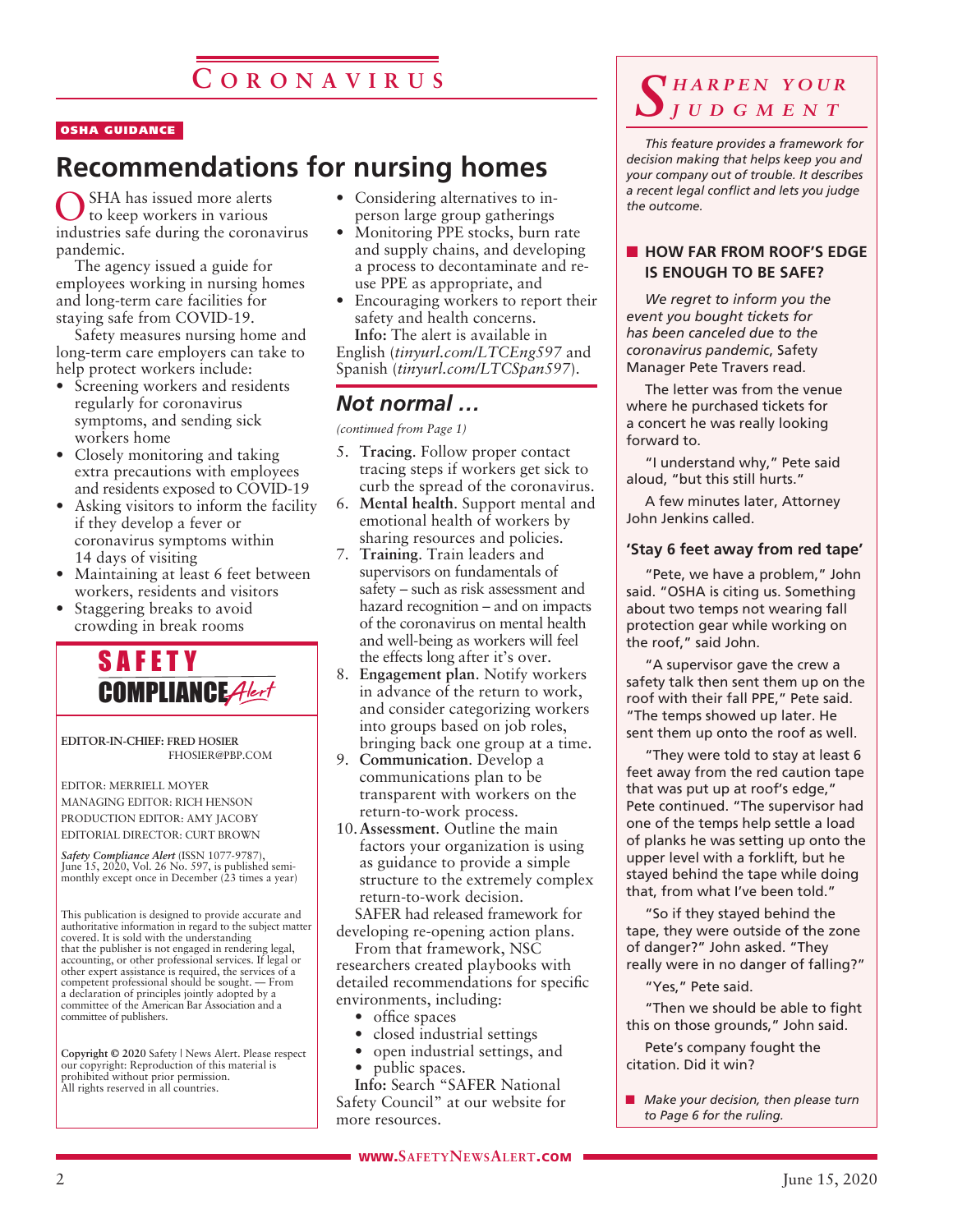#### PPE

# **Heat illness risk after coronavirus re-open**

**n** TIME OFF MAY CHANGE WORKERS' ACCLIMATIZATION PERIODS

Employees returning to work following COVID-19-related inactivity may face some problems as the heat of the summer season kicks in.

Out-of-shape workers required to wear face masks because of coronavirus concerns will return to jobsites just as temperatures are about to skyrocket.

Employers should remain aware of the risks posed by heat illness to workers who may need some time to get re-acclimated not only to warmer temperatures, but also to PPE such as face masks.

It's a good time to review this topic with employees.

#### **Dangers of hot environments**

Those who work in hot environments could be at risk of heat stress, which can result in heat stroke, heat exhaustion, heat cramps or heat rashes.

Heat stress can also result in an increased risk of other injuries as workers can get sweaty palms, fogged up safety glasses and dizziness.

Workers are most susceptible to

heat illness when they haven't been able to acclimatize to higher temperatures. As they come out of coronavirusrelated quarantine, they may be used to air conditioning and cooler indoor temperatures, so they could need more time to get used to hot environments.

The same people at higher risk of contracting the coronavirus – those 65 or older, are overweight, or have heart disease or high blood pressure – are also among those at a higher risk of suffering from heat illness and may need a longer time to re-acclimatize.

And risks of heat stress can worsen with masks which function like scarves by keeping warm air near the body.

#### **Considerations for employers**

Employers with employees susceptible to heat illness should:

- minimize exacerbating effects heat may have in the context of the coronavirus pandemic
- hold refresher training on the hazards posed by heat illness
- implement a heat illness prevention plan, and
- add more rest breaks. **Info:** *tinyurl.com/hotwx597*

#### WORKERS' COMP

### *Driver's injuries from firework weren't work-related*

Atruck driver couldn't convince an appeals court his injury from lighting a firework in a warehouse was work-related despite it occurring on customer property while he was picking up a load.

The driver claimed setting off fireworks was a way to bond with his clients, so his injuries were workrelated, but the Nebraska Court of Appeals said the incident occurred through his own willful negligence.

#### **Short fuse**

The truck driver – an independent contractor for Select Van & Storage as a residential mover – drove his truck to a warehouse to pick up a loaded trailer.

The warehouse manager was a

fellow fireworks enthusiast, so the driver placed a firework in his pocket and went into the warehouse.

The driver asked the manager if he wanted to set off the firework.

The manager declined, saying the fuse was too small to light safely, but testified he told the driver, "If you want to light it, go ahead."

The driver went to an open exit door and lit the fuse. The firework exploded instantly and resulting in a partial amputation of several fingers.

The driver filed a workers' comp claim. A workers' comp court dismissed the claim. The appeals said lighting the firework in the warehouse had nothing to do with any part of his job.

**Cite:** *Webber v. Webber,* 5/5/20.

### **Trends To Watch**

*Watch what's happening in various states. Some actions indicate trends.*

#### **N** PRE-EMPLOYMENT TESTING **FOR WEED GOES INTO EFFECT**

**New York City**'s law prohibiting pre-employment drug testing for marijuana went into effect May 10.

Employers, labor organizations and employment agencies can no longer require applicants to submit to marijuana tests as a condition of employment under the new law, which makes such tests an unlawful discriminatory practice.

There are exceptions involving safety-sensitive positions such as police officers, commercial drivers, and child or medical care.

The bill bans only pre-employment testing for marijuana as it fails to address testing for other substances or mid-employment testing for marijuana.

Civil penalties up to \$250,000 – along with other damages and attorneys' fees – can be issued for failure to adhere to the ban.

**Info:** *tinyurl.com/weedlaw597*

#### **NEW COVID-19 REGS AND ENFORCEMENT CAPABILITIES**

On May 18, **Michigan** Governor Gretchen Whitmer released new workplace safety regulations, and gave state officials enhanced enforcement capabilities and greater consequences for employers who disregard the rules.

Some rules are new, including mandated COVID-19 training and development of daily entry self-screening protocols for all employers, according to the *National Law Review*.

State agencies, such as Michigan OSHA, now have full authority to enforce these rules, and challenges to penalties must go through the administrative appeals process.

The Order does not identify an expiration date for the new rules. **Info:** *tinyurl.com/covidMich597*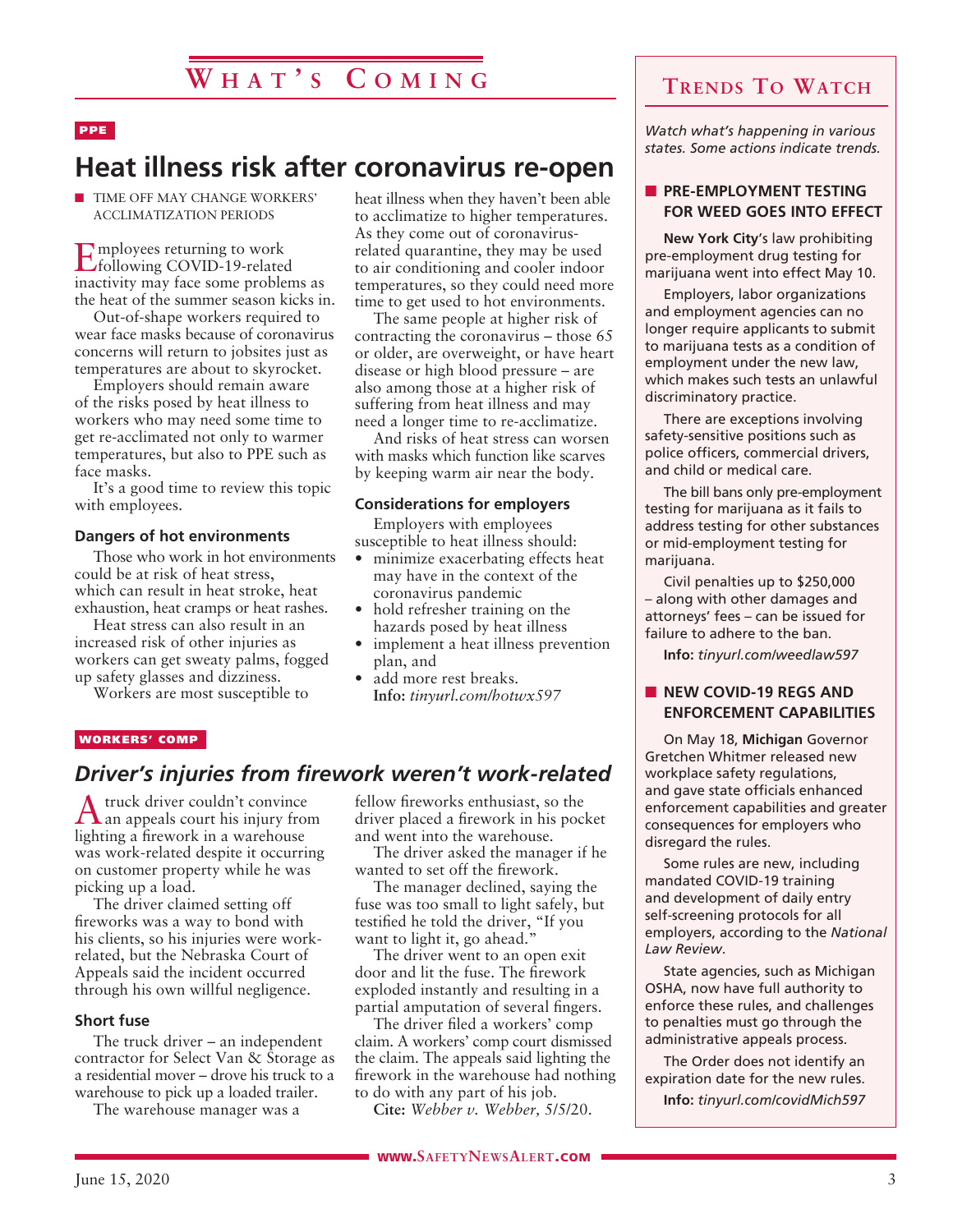# **Roundup of most recent OSHA citations**

#### OSHA issues \$54K fine following plant explosion

Dow Chemical was cited by OSHA following an explosion that occurred Nov. 3, 2019, at the company's plant in Plaquemine, LA.

OSHA investigated in the days after the explosion, which was caused by a ruptured vessel in the plant's Glycol 2 unit. There were no injuries or deaths resulting from the incident.

Inspectors found several serious violations including failure to evaluate the hazards of the chemical process, implement procedures to manage changes to the process and correct equipment deficiencies.

**Fine:** \$53,976 **Company:** Dow Chemical, Plaquemine, LA

**Business:** Organic chemical manufacturing

#### **Reasons for fine:**

*Eight serious violations, including failure to:*

- document equipment complies with recognized, generally accepted good engineering practices
- evaluate hazards of chemical processes
- implement written change management procedures for chemical processing
- inspect process equipment
- correct deficiencies in equipment outside acceptable limits before further use

#### Machine injures worker's hand: \$258K OSHA fine

An Illinois manufacturer was cited by OSHA after an employee's hand was injured by a machine.

Moving parts inside the machine caused fractures and third degree burns to the worker's hand as he was setting up a production line.

Inspectors found the company failed to control hazardous energy sources and had inadequate machine guarding on rotating parts and ingoing nip points of equipment. **Fine:** \$258,271

**Company:** Monahan Filaments,

Arcola, IL **Business:** Plastic products manufacturing

#### **Reasons for fine:**

*Two willful violations for failure to:*

- implement energy control application steps for shutting down equipment
- provide machine guarding on rotating parts and ingoing nip points *One repeat violation for failure to:*
- train employees to recognize hazardous energy sources
- **Note:** The company was placed in OSHA's Severe Violator Enforcement Program.

#### Company fined \$234K for LO/TO, other violations

OSHA cited a storage tank manufacturer for multiple repeat and serious violations involving amputation, confined space, respiratory and hearing hazards. **Fine:** \$234,528

**Company:** Alexander Tank Company, Luling, TX

- **Business:** Industrial machinery and equipment merchant wholesalers **Reasons for fine:**
- *11 repeat violations, including failure to:*
- furnish place of employment free from struck-by hazards
- develop and implement written permit confined space program
- develop, document and use procedures for control of hazardous energy
- provide quick drenching facilities for flushing of eyes and body
- periodically inspect cranes
- properly guard point of operation
- replace cables with damaged
- insulation or exposed bare conductors *14 serious violations, including failure to:*
- ensure authorized employees affixed lockout/tagout devices to energy isolating devices
- furnish place of employment free from carbon monoxide hazards
- annually obtain new audiograms for employees exposed to noise hazards

#### **WORKERS' COMP DECISIONS**

#### Can he collect on incidents that occurred years apart?

A worker seeks benefits for the loss of two limbs in the same incident despite the fact they occurred years apart. Can he collect?

- **What happened:** The employee injured his arm at work. Two years later, after surgery, he got dizzy from pain medication, fell and injured his knee, then filed for the loss of two limbs in the same incident.
- **Company's reaction:** The two incidents occurred years apart, so didn't happen at the same time.
- **Decision:** Yes, he could collect. When an injury occurs in the course of employment, every natural consequence from the injury also arises out of the employment, according to the court.
- **Cite:** *Merck & Co. v. Vincent*, VA Court of Appeals, No. 0424-19-1, 1/14/20.

#### Worker was injured due to missing guard: Benefits?

A worker was blinded after a tool with a missing safety mechanism malfunctioned. Can he collect?

- **What happened:** The worker was operating a hand-held grinder which was missing a safety mechanism while wearing a face shield when the disk exploded, shattered the mask and caused him to lose vision in his left eye.
- **Company's reaction:** You weren't wearing appropriate PPE, so the injury was your fault.
- **Decision:** He could collect. Evidence showed the company violated safety regulations by removing the guard, so it was at fault, according to the court.
- **Cite:** *State ex rel. Target Auto Repair Minutemen Select Inc. v. Morales*, OH Court of Appeals, No. 18AP-716, 1/14/20.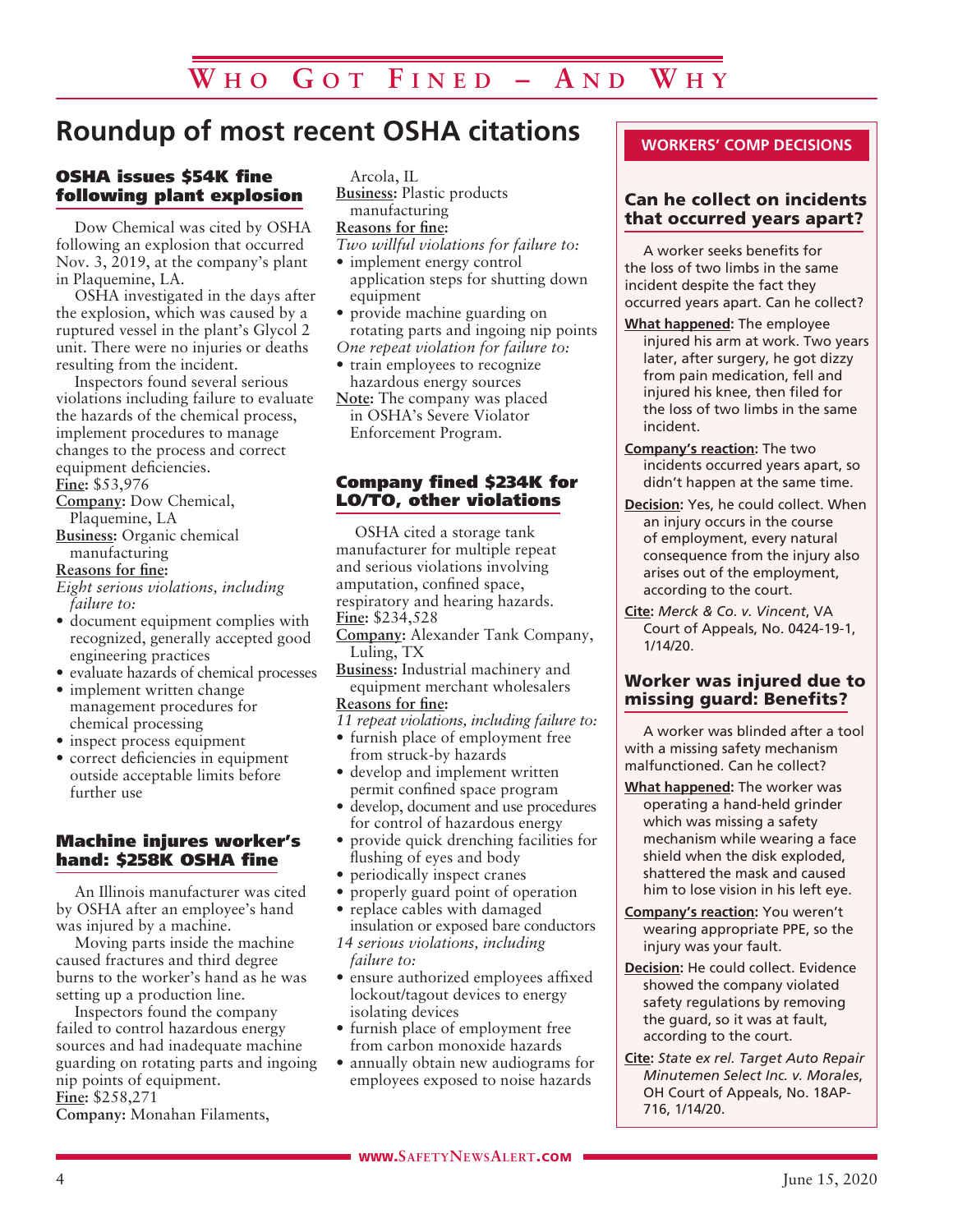# **W h a t ' s W o r k e d f o r O t h e r C o m p a n i e s**

CA subscribers include a broad range of small, medium and large firms involved in all types of economic activity. *In this regular section, three of them share a safety success story.*

#### **Seizing an opportunity** to make an impact

What's going to be different about the ESH occupation on the other side of the coronavirus pandemic?

We're talking about PPE in our communities and at our dinner tables. PPE is in our lexicon now. It's created a prevention mindset.

How do we keep the learning gained through the pandemic present?

#### **Note the change, keep it present**

One way to keep this learning present is to note the changes in

#### **Another role safety** pros can take now

While safety professionals work to keep organizations safe in responding to the coronavirus pandemic, are there additional roles they can play to have a broader impact on their communities?

The OHS profession can expand its wings by reading out to the public health and medical communities.

#### **A career option**

Another avenue is educating students in school.

Let high school students know

# 3 Important voice for safe return to work

As more U.S. employees return to their workplaces in the wake of the coronavirus pandemic, it's important for safety pros to realize the world has fundamentally shifted.

Now more than ever, we have to act as "honest brokers." Here's what I mean by that:

#### **A measured approach**

Safety pros are often the bridge builders between workers, companies and policy leaders.

business. Example: You can't shake hands anymore.

We need to keep this learning present so we don't lose it.

Then connect the decisions made to the success of your organization.

There's been lots of learning that can translate after the pandemic.

Safety professionals are in the position to see what's been learned, and they have to pick up what's been learned, package it and internalize it.

It's a great opportunity on the other side of the pandemic for ESH to still have a seat at the table. This has

that as a profession, you can make OHS a career, particularly if you're interested in science and have an altruistic streak.

A program exists to help with this outreach.

"Safety Matters" is for high school students and is funded by the National Institute for Occupational Safety and Health.

It's a one-hour interactive teaching module and PowerPoint presentation targeted to students in grades 7 to 12.

When students are thinking about their first jobs, they're not thinking

provided a new platform to talk about safety and health.

Safety professionals are being recognized for the value they've brought, including richer dialog about not just about safety, but also what sustainability in the workplace means.

Hopefully, senior people in organizations have seen the value safety pros bring.

*(Lorraine Martin, CEO, National Safety Council, during an American Society of Safety Professionals webinar on coronavirus)*

*REAL PROBLEMS, REAL SOLUTIONS*

about getting hurt. Safety Matters also provides that awareness. Another NIOSH

resource, the Total Worker Health program, can help OHS pros better communicate with other professionals who work to protect us and keep us healthy.

*(Larry Sloan, CEO, American Industrial Hygiene Association, during an ASSP webinar)*

**Info:** *tinyurl.com/safetymatters596 and cdc.gov/niosh/twh/default.html*

During the pandemic, safety pros in the U.S. and around the globe are sharing and documenting best practices through consensus standards.

These consensus standards are developed so everyone can take them and adopt them in their own workplaces.

It's a time to put aside business competition and work together.

That's because, as we open the economy, we don't want to find ourselves taking a step back.

Safety pros are often measured in their approach.

They provide the balance between

action (going back to work) and keeping everyone safe.

As we open the economy, we should make sure our messages are measured.

It's also important that we practice humbleness.

We don't have all the answers. The situation and knowledge is changing.

At the same time, if we can't meet the basic human needs of safety and security, you can't get to a high-performance environment because people will be too worried to work effectively.

*(Jennifer McNelly, CEO, American Society of Safety Professionals, during an ASSP webinar)*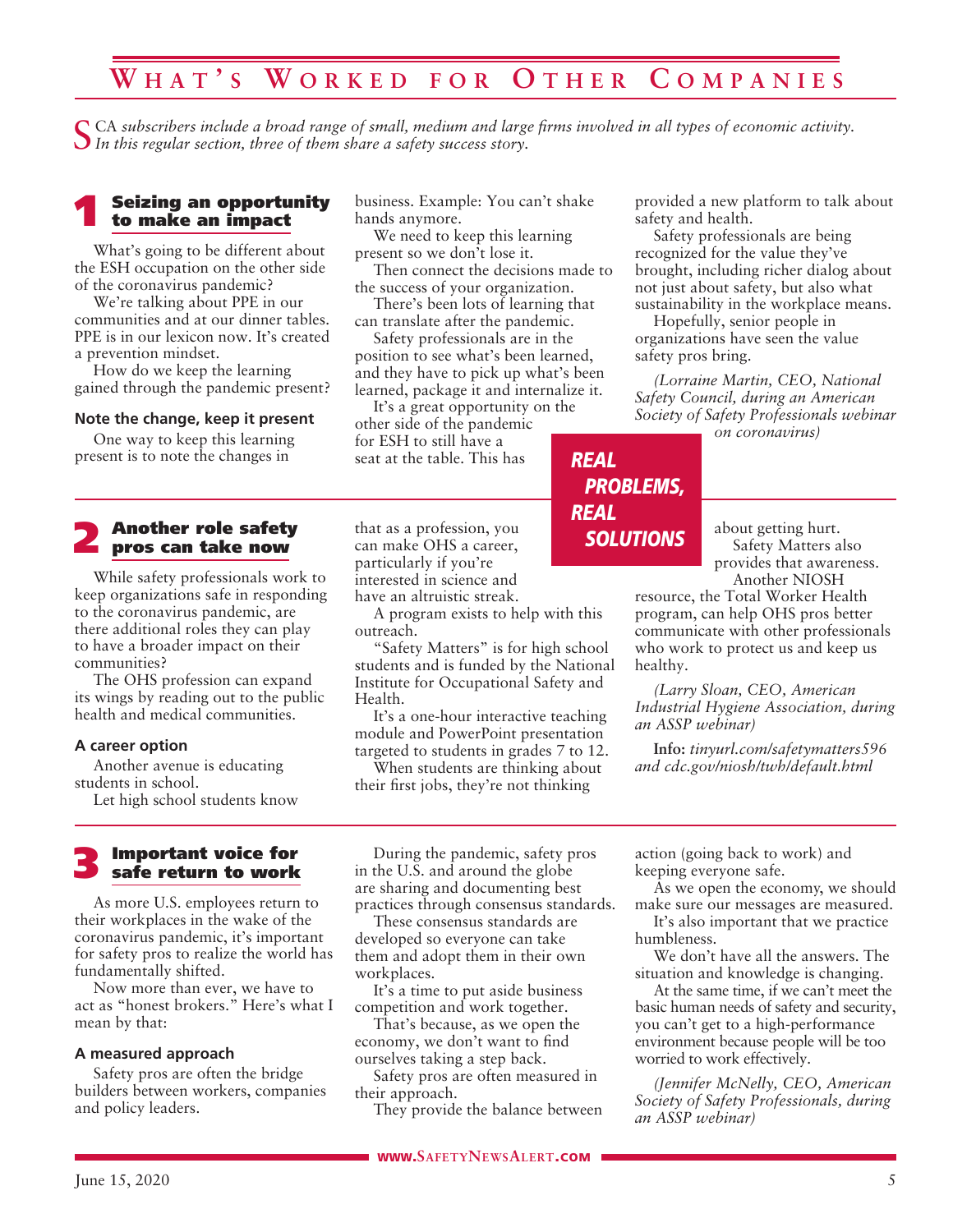#### REGULATORY GUIDANCE

# **Feds offer tips on managing fatigue during coronavirus**

V7 hile fatigue has been an ongoing safety problem, the coronavirus has made it even more problematic in critical industries remaining operational, so the Centers for Disease Control and Prevention is providing tips on managing it during the pandemic.

Emergency responders, healthcare workers and employees at other essential industries working through the pandemic are stretched thin, having to work longer-than-usual hours with less time for sleeping.

Adults need seven to nine hours of sleep per night – with opportunities to do some resting while awake as well – to achieve optimal health, but long work hours, stress and physically demanding work can lead to poor sleep and extreme fatigue, according to the CDC.

Workplace fatigue increases the risk for injury and makes it easier to contract infections, illnesses and mental health disorders.

#### **What workers can do**

The CDC has tips for helping workers fight fatigue that include:

- Sleeping in a comfortable, dark, cool and quiet room to get better quality sleep.
- Setting aside time before bedtime

to help relax if it takes you longer than 15 minutes to fall asleep.

- "Banking your sleep" by sleeping several extra hours longer than normal before beginning to work a long stretch of shifts.
- Remembering it may take several days of extended sleep – like sleeping 10 hours instead of 8 – before you feel recovered after working a long stretch of shifts.
- Avoiding sunlight or bright lights for 90 minutes before going to sleep since exposure to light right before bedtime can keep you awake.
- Considering using blackout shades at home when sleeping during the day.
- Taking naps when you can do so.
- Eating healthy and stay active because it can improve the quality of your sleep.
- Before going to bed, avoiding foods and drinks that can make falling asleep difficult. Workers who do begin to feel

fatigue at work should:

- Use a buddy system to ensure everyone is coping with work hours and demands.
- Watch yourself and co-workers for signs of fatigue – such as yawning or difficulty keeping eyes open – and say something if you see it to

help prevent injuries and errors.

- Check with your employer to see if there's a formal fatigue program at the workplace.
- Report fatigue-related close-calls to management to help prevent injuries and errors.
- Report to a manager if you're feeling too tired to work safely.

#### **What employers can do**

According to the CDC, some things employers should do include:

- Recognizing these are stressful and unusual circumstances and the risk for fatigue may be greater than usual.
- Creating a procedure that doesn't punish workers for reporting when they or co-workers are too fatigued to work safely.
- Developing processes to relieve workers from their duties if they are too fatigued to work safely.
- Rotating workers through repetitive or strenuous tasks.
- Scheduling physically and mentally demanding work in shorter shifts where possible.
- Allowing staff enough time to take care of off-duty obligations while allowing them time for enough rest. **Info:** *tinyurl.com/covidfatigue597*

#### *Sharpen your judgment – THE DECISION*

#### *(see case on Page 2)*

No, the company lost. The court found it was "reasonably predictable" at least one of the temporary employees was at risk of the fall hazard.

Pete's company claimed the temporary employees were at no risk of the fall hazard as long as they were 6 feet away from the red tape marking the edge of the roof.

OSHA argued both temps needed to wear fall PPE since the red tape was not enough to prevent a fall, no matter how far they were told to stay away from it.

The court found only the temp who helped settle the load of planks was at risk because he could've been knocked off balance by the swinging load or could've inadvertently strayed toward the unprotected edge.

However, there was no evidence proving the other temporary employee, who was much further from the edge, was within the zone of danger, according to the court.

#### **N** ANALYSIS: THE ZONE OF DANGER IS VARIABLE

As the court pointed out in this case, there is no official "6-foot rule" requiring employees to wear fall protection gear only when they're 6 feet from an unprotected edge.

The zone of danger can be at varying distances from an unprotected edge, even at distances further than 6 feet depending on the circumstances of an individual jobsite.

So employees may still be exposed to a fall hazard even if they seem to be a safe distance from the edge.

**Cite:** *Secretary of Labor v. Gate Precast Company,* Occupational Safety and Health Review Commission, No. 15-1347, 4/28/20. Dramatized for effect.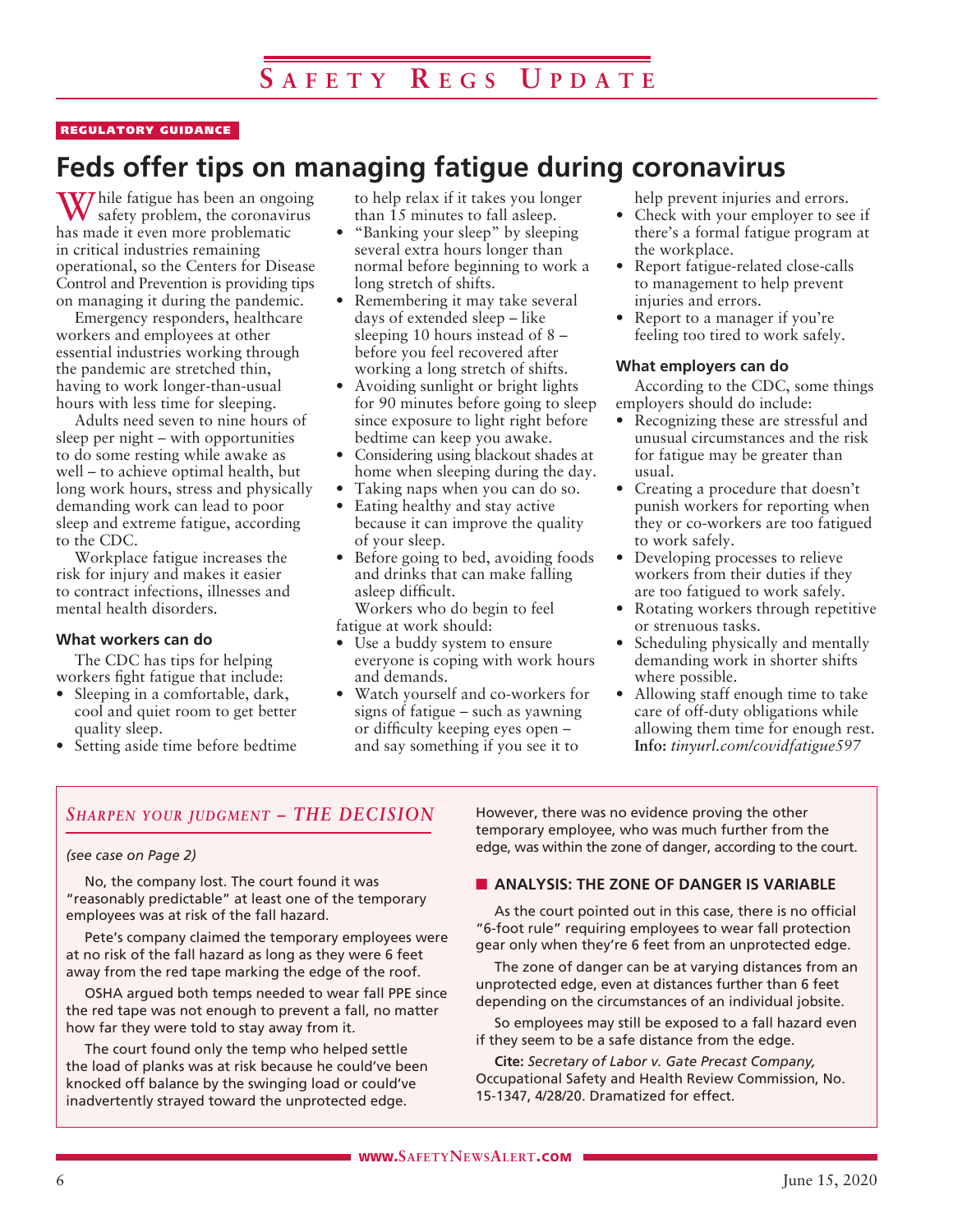# **F e d e r a l A c t i v i t i e s**

# **Government notices on workplace safety**

*Here's* SCA*'s digest of key notices that appeared recently in the* Federal Register (FR) *or on OSHA's website concerning workplace safety issues.* 

#### HOURS OF SERVICE

Commercial truck drivers will soon be able to count loading and unloading time as breaks thanks to changes made to federal hours of service rules.

The Federal Motor Carrier Safety Administration increased flexibility on the 30-minute break rule by allowing drivers to use "on-duty, not driving" status to satisfy the requirement.

Hours of service rules specify the operating hours allowed for commercial drivers.

The final rule with newly updated hours of service changes – which will be implemented 120 days after publication in the Federal Register – are based on those comments and "input from the American people," according to the FMCSA.

Three other changes were made:

- The sleeper-berth exception will be modified to allow drivers to split their required 10 hours off duty into two periods – a split of eight hours and two hours or a split of seven hours and three hours – with neither period counting against the 14-hour driving window.
- Modifications to the adverse driving conditions exception will extend the maximum window when driving is allowed by two hours.
- The short-haul exception available to certain commercial drivers will be changed by lengthening the maximum on-duty period from 12 to 14 hours and extending the distance limit drivers operate in from 100 air miles to 150 air miles. **Info:** *tinyurl.com/HOSrevise597*

#### FATALITY DUE TO FATIGUE

Regular, excessively long work hours contributed to the death of a railroad track supervisor who was struck by a train, according to the National Transportation Safety Board.

The supervisor and the employee

who was supposed to watch for oncoming trains each worked about 38 out of 50 hours leading up to the time of the incident, which didn't allow for enough sleep.

Because both workers were fatigued, their reaction time and thinking abilities were clouded, which factored into the fatal incident.

On June 10, 2017, the supervisor and four railroad workers at the Queens Interlocking in Queens Village, NY, were inspecting and making minor repairs to one of several tracks converging near the interlocking.

One worker was designated as a lookout to warn the others of approaching trains, sounding an alarm for fellow workers and visually signaling the train engineer.

As the crew performed their work, a train approached from a different track and the lookout sounded the alarm and signaled the train, causing the engineer to sound the horn.

Three of the workers remained on the track they were working on, but the foreman stepped onto the track of the oncoming train, which was traveling at about 78 mph, and was killed.

**Info:** *tinyurl.com/LIRRfatal597*

#### RESPIRATORS

OSHA released a new video and poster on proper workplace use of respirators to help prevent exposure to the coronavirus.

The video and poster offer employers and workers information on how to properly wear and remove respirators to reduce the risk of viral exposure and help prevent the spread of COVID-19.

Both the video and the poster demonstrate seven steps workers should follow when putting on and taking off a respirator.

The poster is available in English and Spanish language versions.

**Info:** *tinyurl.com/respEng597* and *tinyurl.com/respSpan597*

#### **WHERE TO GET HELP**

#### **n** CDC DECISION TREE HELPS **EMPLOYERS WITH RE-OPENING**

How do you know if your facility is ready to re-open safely in the wake of the coronavirus pandemic?

The CDC has released a decision tree, with a series of questions to help employers answer that question.

The one-page document is laid out in a flow chart format, using a series of yes-and-no questions to help lead businesses in the right direction.

The decision tree has two main focus areas:

- recommended health and safety actions, and
- ongoing monitoring.

The CDC recommends employers check with state and local health officials to determine the most appropriate actions.

**Info:** *tinyurl.com/dtree597*



About six in 10 companies have experienced few issues transitioning to virtual work. Most others say the impact has been moderate.

**Info:** *tinyurl.com/covidsurvey597*

*Each issue of* SCA *contains an exclusive survey to give safety professionals insight into what their peers nationwide are thinking and doing.*